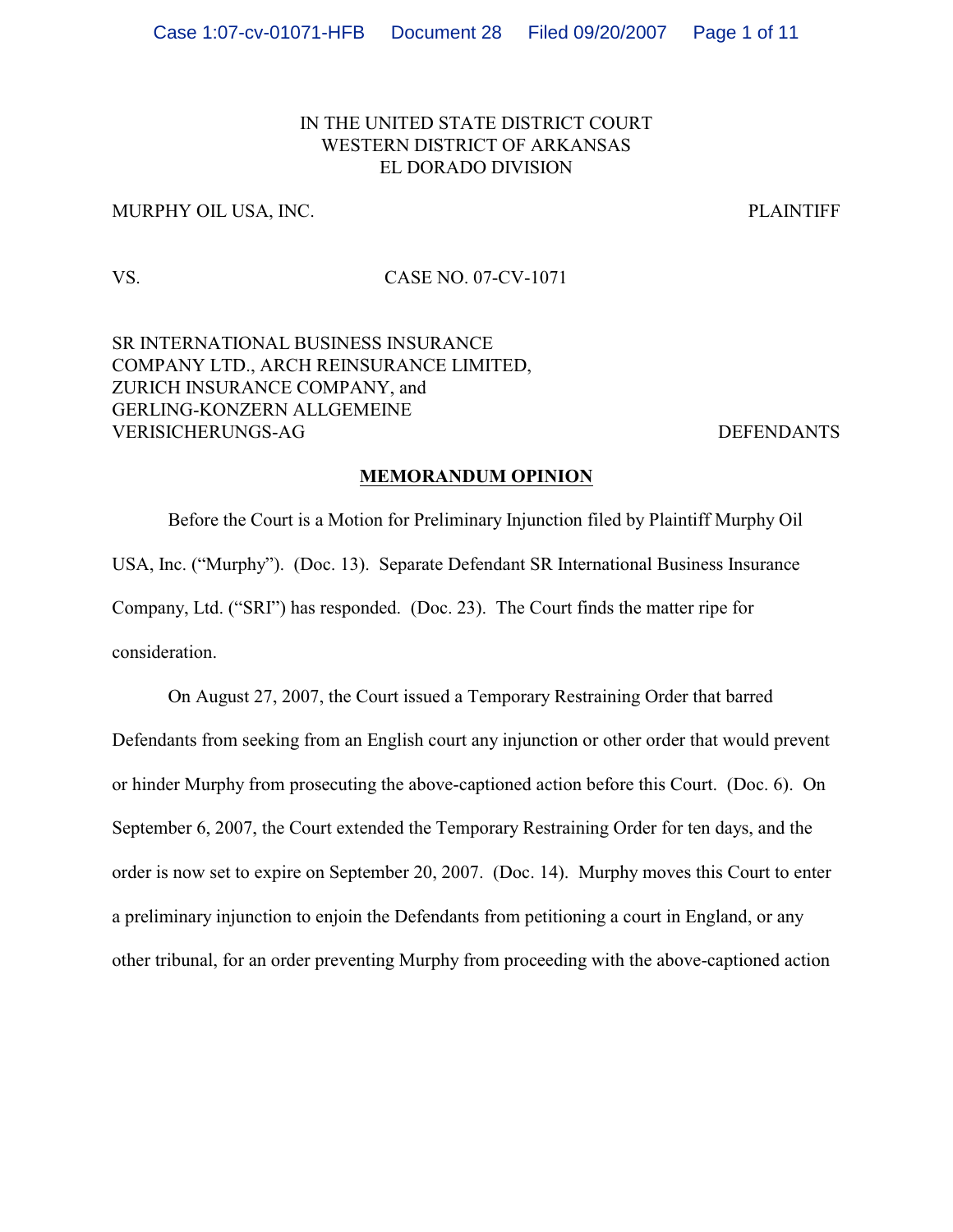before this Court. The Court, having had the benefit of oral arguments<sup>1</sup> and having considered the briefs, denies the Motion for Preliminary Injunction for the reasons stated below.

#### **BACKGROUND**

On August 17, 2007, Murphy filed its complaint against the Defendants, Murphy's excess insurance carriers, seeking insurance coverage for existing and expected losses suffered by Murphy in connection with litigation arising out of damage caused by Hurricane Katrina. The hurricane caused an oil spill at Murphy's Meraux, Louisiana refinery. A class action lawsuit was filed against Murphy by residents who claimed damages from the oil spill. In September 2006, a settlement agreement was finalized in the class action lawsuit in which Murphy agreed to pay \$330 million. Murphy asserts that this settlement triggered the Defendants' obligation to provide coverage pursuant to the express terms of its insurance policies.

On August 14, 2007, the Defendants served written notice of their intent to arbitrate their coverage dispute with Murphy in London, England, pursuant to an arbitration clause in each of the Defendants' standard form policies. $2$  The Defendants conveyed to Murphy that they were amendable to staying the arbitration proceedings in favor of further negotiation, provided that Murphy confirm in writing the following: (1) that Murphy accepts the policies' exclusive dispute resolution mechanism, which is found in the arbitration provision; (2) that Murphy will not contest the exclusive jurisdiction of the arbitral process; and (3) that Murphy take no action

<sup>&</sup>lt;sup>1</sup>On September 17, 2007, a hearing was held on Murphy's Motion for a Preliminary Injunction. Murphy and SRI were the only parties present at the hearing.

 $2^2$ The arbitration clause states that any dispute, controversy or claim arising out of or relating to the policies or the breach of the policies shall be finally and fully determined in England under the provisions of the Arbitration Acts of 1950, 1975, and 1979.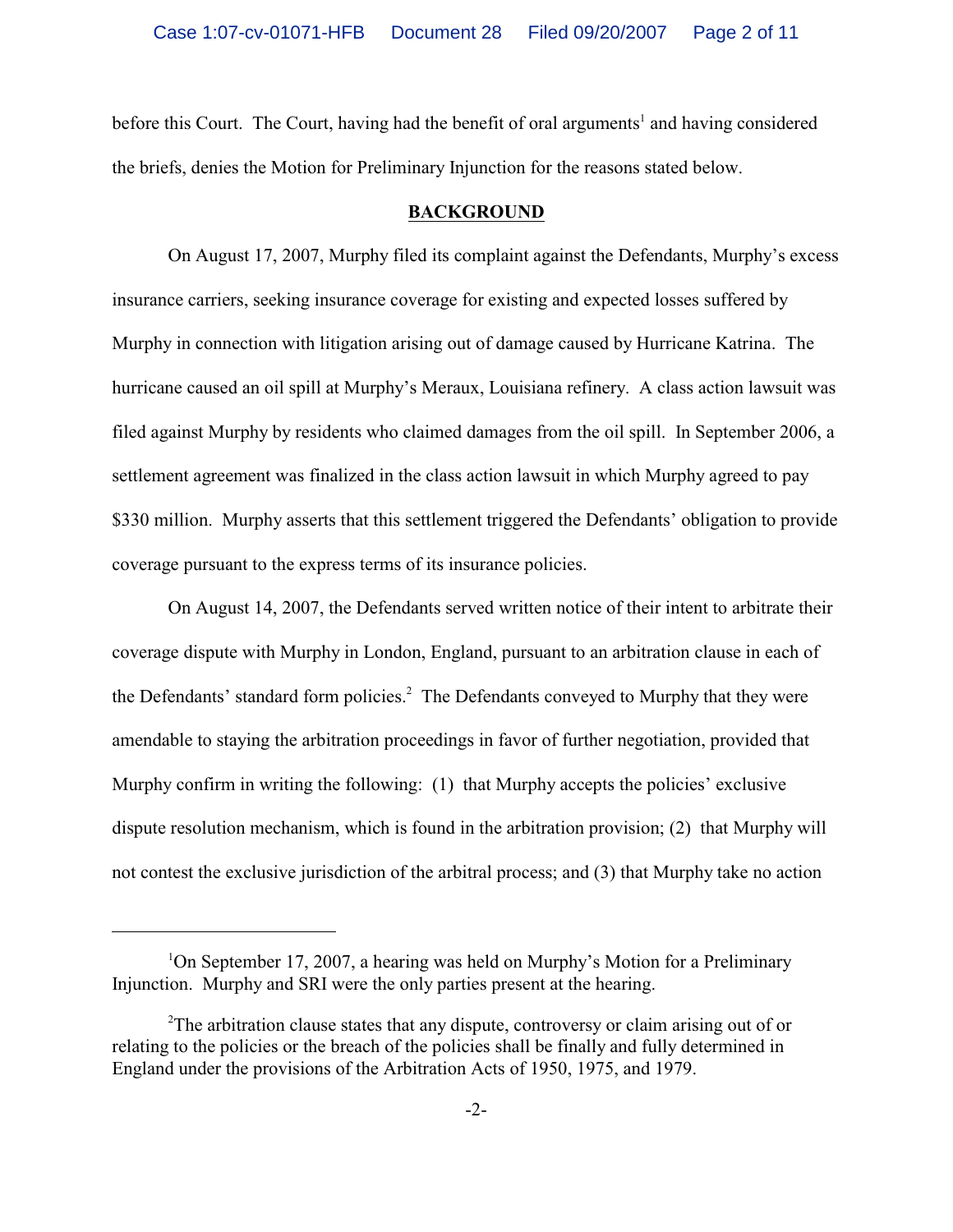to undermine the arbitration process. Murphy responded by filing its complaint in this Court, claiming that Defendants have wrongfully denied Murphy's request for reimbursement of amounts owed under these insurance policies with Defendants.<sup>3</sup> Murphy now seeks a preliminary injunction to enjoin the Defendants from petitioning a court in England, or any other tribunal, to prevent Murphy from proceeding with the above-captioned action before this Court.

### **III. DISCUSSION**

The grant or denial of a preliminary injunction "involves consideration of (1) the threat of irreparable harm to the movant; (2) the state of the balance between this harm and the injury that granting the injunction will inflict on other parties ...;(3) the probability that movant will succeed on the merits; and (4) the public interest. *Dataphase Sys., Inc. v. C.L. Sys., Inc.*, 640 F.2d 109, 114 (8th Cir. 1981). Murphy claims that all four of these factors weigh in its favor, while Separate Defendant SR International Business Insurance Company, Ltd. ("SRI") argues just the opposite—that none of these factors weigh in favor of Murphy.<sup>4</sup>

First, the Court considers the threat of irreparable harm to Murphy. Murphy argues that if the Defendants obtain an anti-suit injunction from a foreign tribunal, Murphy will be without an adequate remedy at law; specifically, Murphy claims that it will be without a forum for it to assert the protection of an Arkansas law that renders the arbitration clause relied on by

<sup>&</sup>lt;sup>3</sup>SRI asserts that it did not disclaim coverage or deny Murphy's claim. Instead, SRI states that it responded to Murphy's claim for indemnity by notifying Murphy that the amounts incurred to date did not appear to exceed the attachment point of the SRI policy, which is \$317 million. SRI further states that it responded to Murphy's indemnity claim by requesting information and by reserving its rights under the policy and governing law.

<sup>&</sup>lt;sup>4</sup>SRI is the only Defendant who filed a response to Murphy's Motion for Preliminary Injunction and attended the hearing on this issue.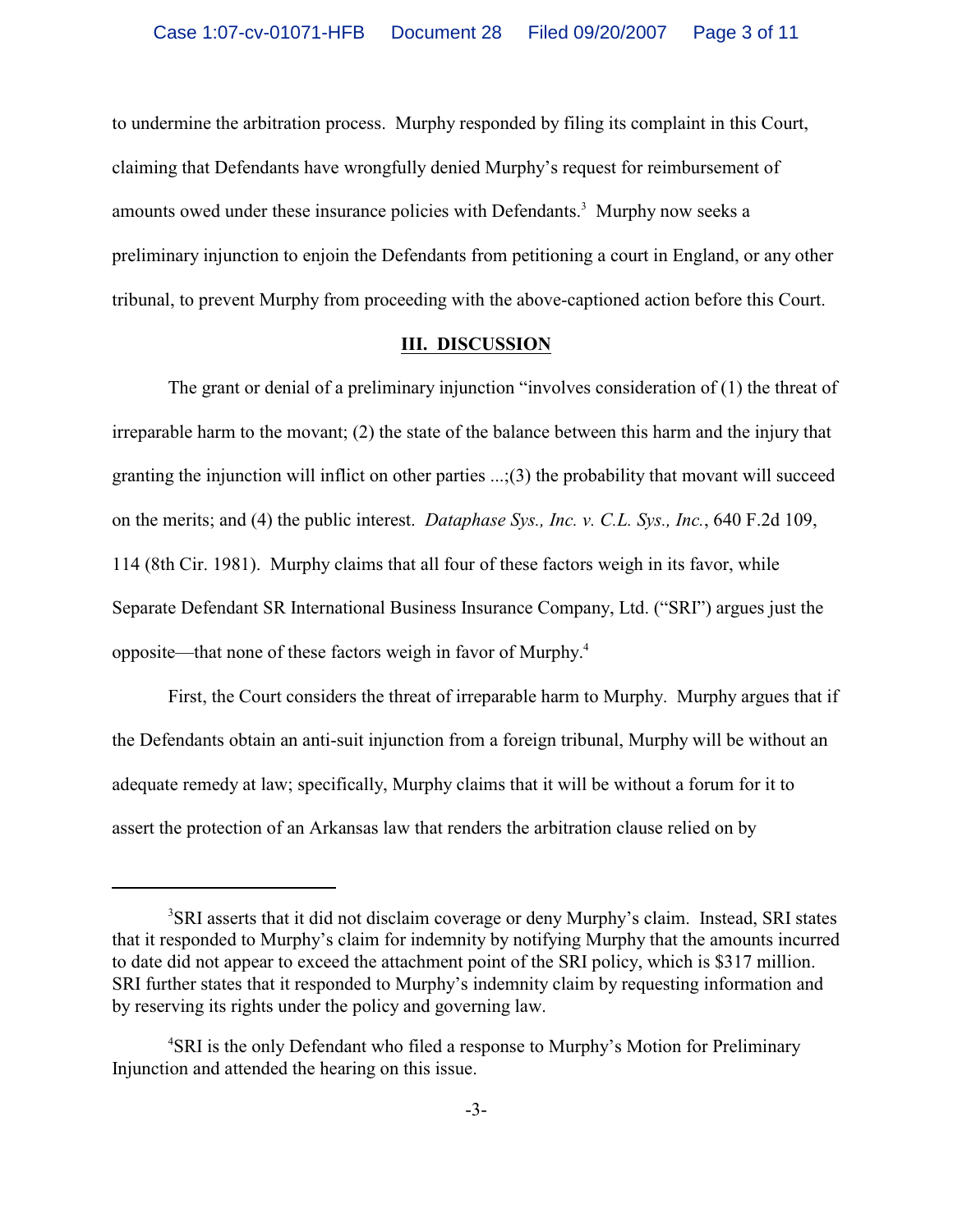Defendants unenforceable. However, SRI disputes the applicability of Arkansas law to this contract.

The insurance policies contain a provision selecting New York law to govern disputes arising out of the policies. Arkansas courts will enforce contractual choice-of-law provisions so long as the law selected is reasonably related to the contract at issue and does not violate a public policy of the forum state. *See Nursing Home Consultants, Inc. v. Quantum Health Servs., Inc.,* 926 F.Supp. 853, 841 (E.D. Ark. 1996).Murphy asserts that New York law is not reasonably related to the insurance policies. Murphy further asserts that New York law upholds arbitration clauses, which violates Arkansas public policy. Arkansas law prohibits the enforcement of arbitration clauses in insurance policies. *See* Ark. Code Ann. § 16-108-201(b). Thus, Murphy argues that the arbitration clause in its insurance policies with Defendants is ineffective and not binding on Murphy.

SRI argues that Arkansas law has no bearing on this case, because the New York Convention applies here. The New York Convention refers to a treaty entered into by the United States directing district courts to recognize and enforce arbitration agreements between international merchants if the agreements meet certain criteria. *See* Convention on the Recognition and Enforcement of Arbitral Awards, June 10, 1958, 21 U.S.T. 2517, 330 U.N.T.S. 38; 9 U.S.C. § 201–208 (implementing the New York Convention). Generally, under the Supremacy Clause, treaties trump any Arkansas law that otherwise might be applicable to this case. U.S. Const. art. VI, cl. 2.

Responding to this argument, Murphy maintains that the arbitration clause is unenforceable because Arkansas Code Annotated § 16-108-201(b), as applied through the

-4-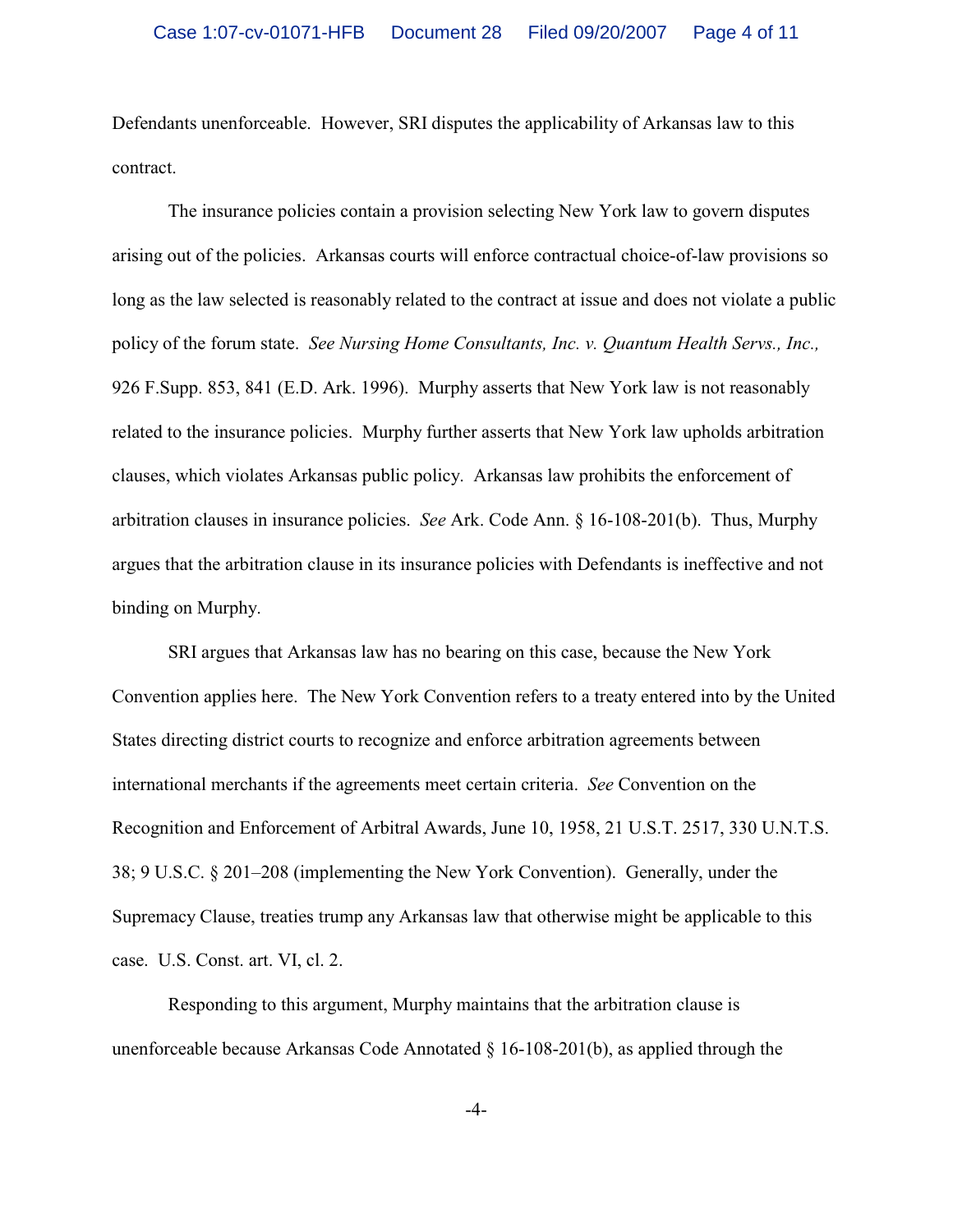McCarran-Ferguson Act, renders the arbitration clause in the insurance policies void. In other words, Murphy asserts that Arkansas law reverse preempts the New York Convention. Under the McCarran-Ferguson Act, 15 U.S.C. § 1101 *et seq*., state laws that regulate the business of insurance generally take precedence over federal laws that are not specifically applicable to the business of insurance but have the effect of impairing state insurance laws. McCarran-Ferguson essentially leaves the regulation of the business of insurance to the states and preserves state statutes regulating insurance from preemption. *See* 15 U.S.C. § 1101 *et seq*.

SRI argues that, despite Arkansas's prohibition on arbitration agreements in insurance contracts, the arbitration clause in the parties' agreement is nevertheless enforceable because it involves international, and not domestic, commerce. Murphy disagrees, and cites *Stephens v. American Int'l Ins. Co.*, 66 F.3d 41 (2d Cir. 1995), for the proposition that the New York Convention does not supersede state law because of the operation of the McCarran-Ferguson Act.<sup>5</sup> The Court, however, does not find the *Stephens* case as persuasive as Murphy advocates it to be.

The *Stephens* case from the Second Circuit held that the McCarran-Ferguson Act, although passed prior to the implementation of the New York Convention in 1970, nevertheless superceded the New York Convention insofar as it applied to preserve state-law defenses to arbitration clauses contained in insurance contracts. *Stephens*, 66 F.3d at 45. Reasoning that the

Murphy also cites an unpublished district court case within the Eighth Circuit, *Transit* <sup>5</sup> *Cas. Co. v. Certain Underwriters at Lloyd's of London*, 1996 WL 938126 (W.D. Mo. June 10, 1996), which held that a Missouri anti-arbitration statute reverse preempted both the FAA and the New York Convention by operation of the McCarran-Ferguson Act. A review of Eighth Circuit caselaw reveals that the Eighth Circuit has not yet decided whether a state anti-arbitration statute reverse preempts the New York Convention by operation of the McCarran-Ferguson Act.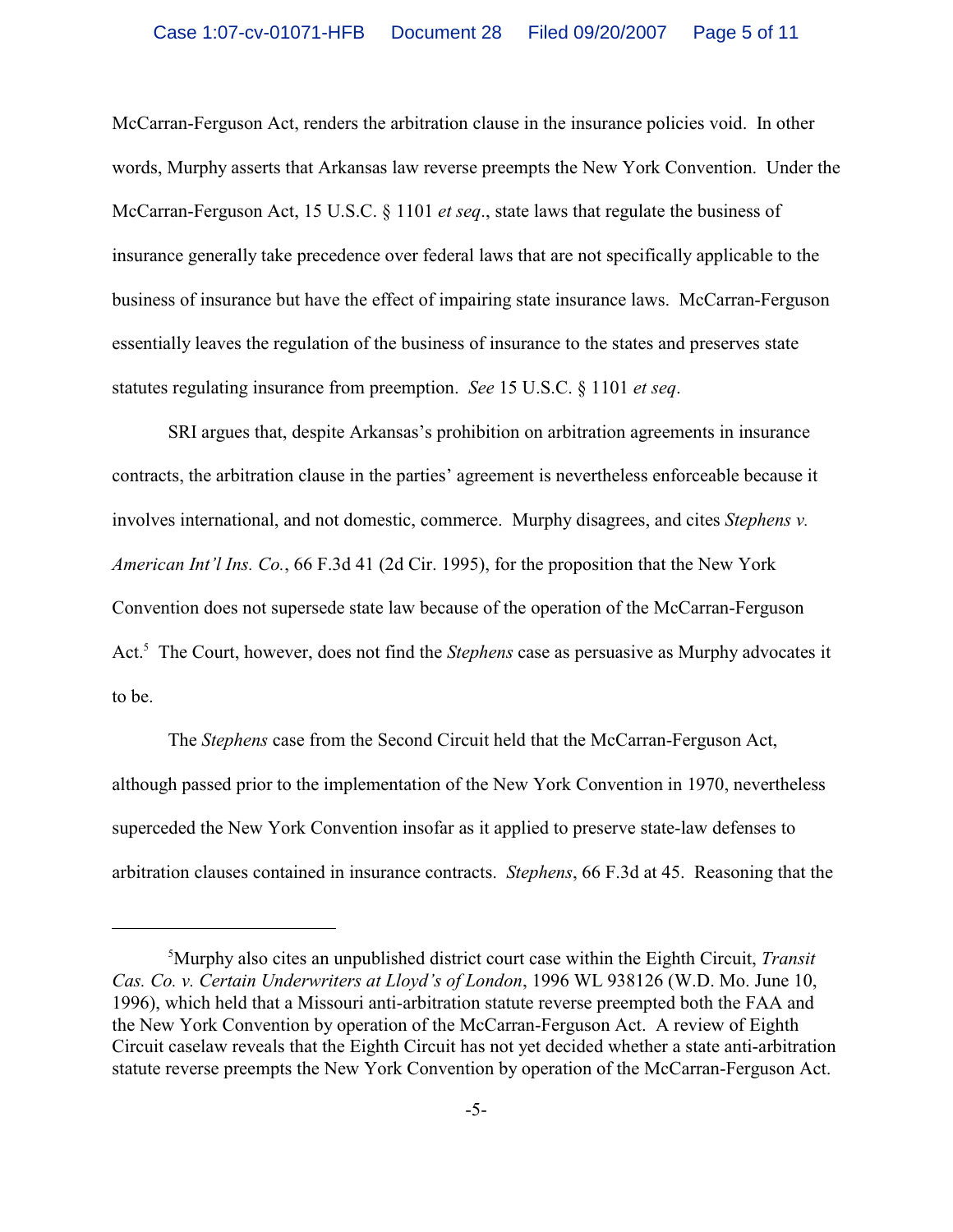Convention was not self-executing, the court held that it was "simply inapplicable" to cases in which the McCarran-Ferguson Act applied. *Id*. However, the Second Circuit has since recognized some tension between its reasoning in *Stephens* and the legislative history of the McCarran-Ferguson Act. *See Stephens v. Nat'l Distillers and Chem. Corp.,* 69 F.3d 1226, 1231 n. 5 (2d Cir. 1995) (declining to address whether McCarran-Ferguson Act is limited to interstate and not foreign commerce, but noting that "there is some indication in the legislative history of the McCarran-Ferguson Act that it was intended to apply only to [Interstate] Commerce Clause legislation"). The Court notes that while the *Stephens* case does support Murphy's position, the case is not controlling and its reasoning is doubtful. Also, as discussed below, other circuits have declined to follow *Stephens*.

The Court finds more persuasive the Fifth and Eleventh Circuits' statement that the New York Convention "must be enforced according to its terms over all prior inconsistent rules of law." *Indus. Risk Insurers v. M.A.N. Gutehoffnungshutte GmbH*. 141 F.3d 1434, 1440 (11th Cir. 1998); *Sedco, Inc. v. Petroleos Mexicanos Mexican Nat'l Oil Co. (Pemex)*, 767 F.2d 1140, 1145 (5th Cir. 1985). This view is more in line with the New York Convention's intended purpose and the Eighth Circuit's strong language recognizing that "international comity is a fundamental principle deserving of substantial deference." *Goss Int'l Corp. v. Man Roland Druckmaschinen Aktiengesellschaft*, 491 F.3d 355, 360 (8th Cir. 2007).

 The New York Convention, as incorporated into federal law, is intended "to encourage the recognition and enforcement in international contracts and to unify the standards by which agreements to arbitrate are observed and arbitral awards are enforced in the signatory countries." *Scherk v. Alberto-Culver Co.*, 417 U.S. 506, 520 & n. 15, 94 S.Ct. 2449, 2457 (1974). It

-6-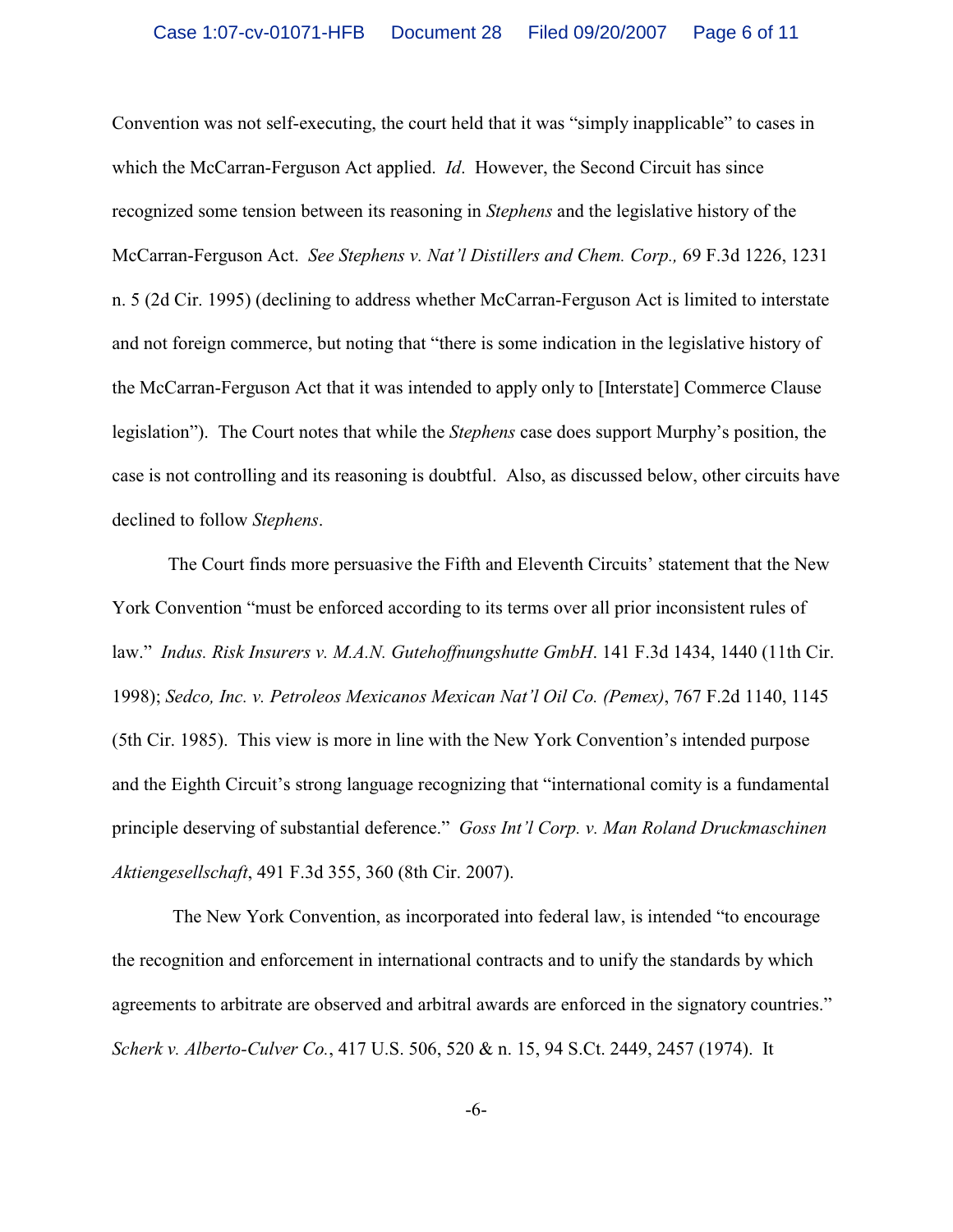"provide[s] businesses with a widely used system through which to obtain domestic enforcement of international commercial arbitration awards resolving contract and other transactional disputes, subject only to the minimal standards of domestic judicial review for basic fairness and consistency with national public policy." *Indus. Risk Insurers*, 141 F.3d at 1441. The refusal by courts of one country to enforce an international arbitration agreement most certainly frustrates the purposes of the New York Convention.

Comity has been defined by commentators using terms such as "courtesy, politeness, convenience or goodwill between sovereigns, a moral necessity, expediency, reciprocity or consideration of high international politics concerned with maintaining amicable and workable relationships between nations." *Turner Entm't Co. v. Degeto Film GmbH*, 25 F.3d 1512, 1519 n. 10 (11th Cir. 1994). To allow parties to international agreements to rely on state-law defenses to render arbitration clauses unenforceable would damage the fabric of international commerce and trade and would diminish the willingness of foreign businesses and individuals to enter into international commercial agreements. *See Scherk*,, 417 U.S. 516–17, 94 S.Ct. 2449. The Supreme Court has given much deference to the principles of international comity in its treatment of international agreements to arbitrate as distinct from domestic agreements. *See Mitsubishi Motors Crop. v. Soler Chrysler-Plymouth, Inc.*, 473 U.S. 614, 105 S.Ct. 3346 (1985); *Vimar Seguros y Reaseguros, S.A. v. M/V Sky Reefer*, 515 U.S. 528, 115 S.Ct. 2322 (1995); *Sherck,* 417 U.S. 50.

In sum, multiple principles convince this Court that the New York Convention supersedes the McCarran-Ferguson Act. First, at least two circuits have held that the New York Convention prevails over previously enacted inconsistent rules of law. Second, the Second Circuit has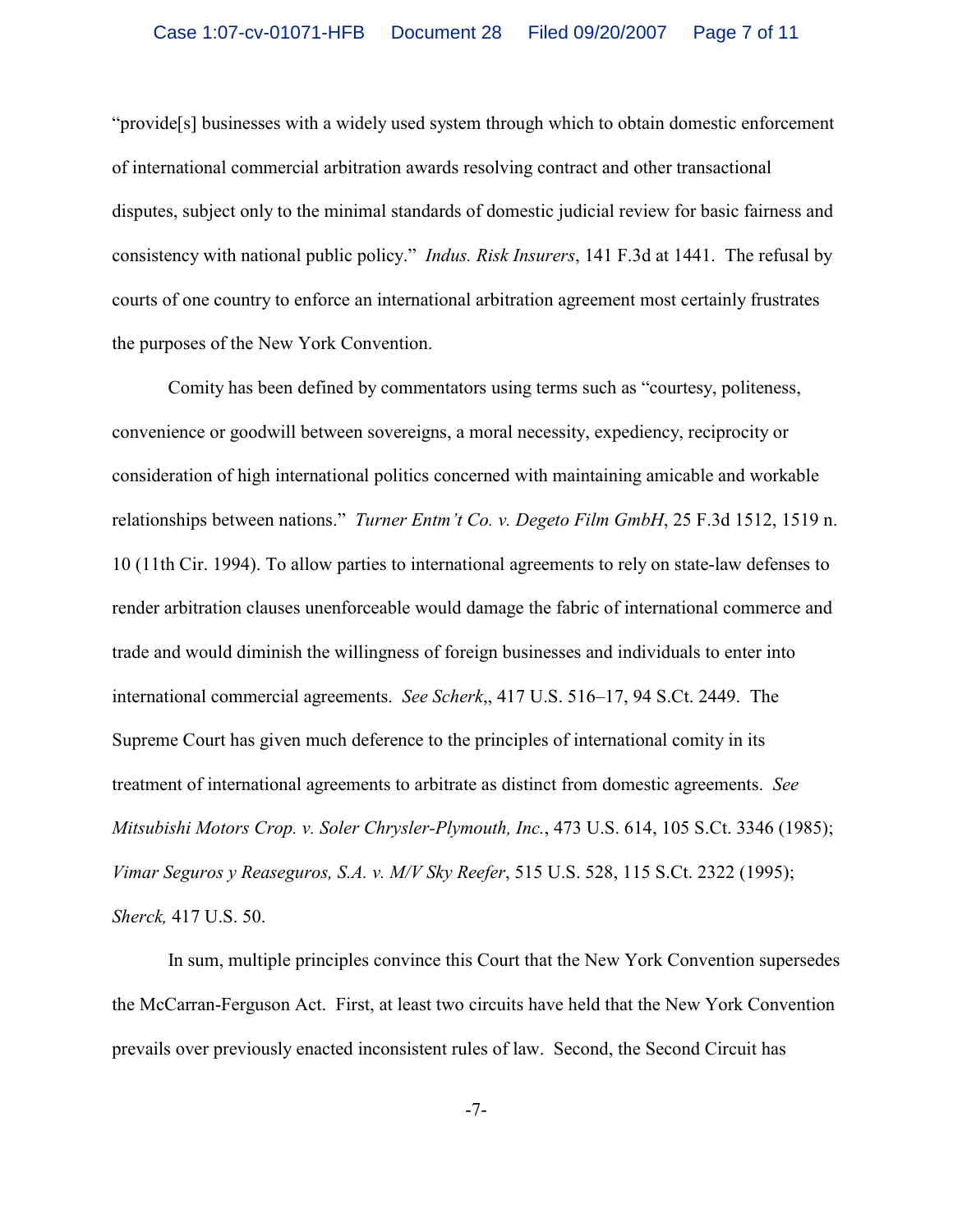indicated that the legislative history of the McCarran-Ferguson Act indicates that it is limited to domestic, not foreign, commerce. Third, the Eighth Circuit strongly states that international comity is a fundamental principle deserving substantial deference. Finally, the United States Supreme Court has, on at least three occasions, treated international agreements to arbitrate as distinct from domestic agreements, citing principles of international comity.

Having established that the New York Convention supercedes the McCarran-Ferguson Act, the Court now turns to the question of whether the New York Convention applies to this case.<sup>6</sup> We find that it does. In determining whether the New York Convention applies, courts consider four factors: (1) whether a written arbitration agreement between the parties exists; (2) whether the arbitration agreement provides for arbitration in the territory of a signatory of the New York Convention; (3) whether the relationship between the parties involves a commercial subject matter; and (4) whether the relationship between the parties is something other than entirely domestic. *See* 9 U.S.C. § 202; *Smith/Enron Cogeneration Ltd. P'ship, Inc. v. Enrol Int'l C.V.,* 198 F.3d 88, 92 (2d Cir. 1999). Here, there is a written arbitration agreement between Murphy and the Defendants that provides for arbitration in England, a signatory of the New York Convention. The insurance policies arose out of and involve a commercial relationship between the parties, and the relationship is not entirely domestic. The Defendants are companies located in foreign countries, the policies were negotiated and prepared in Switzerland, and the policies were delivered to Murphy's insurance broker in London, England. Thus, the New York

 ${}^{6}$ It should be noted that even if the New York Convention did not apply here, the sophisticated international parties specifically agreed that New York law, with its strong policy of enforcing arbitration agreements, would apply.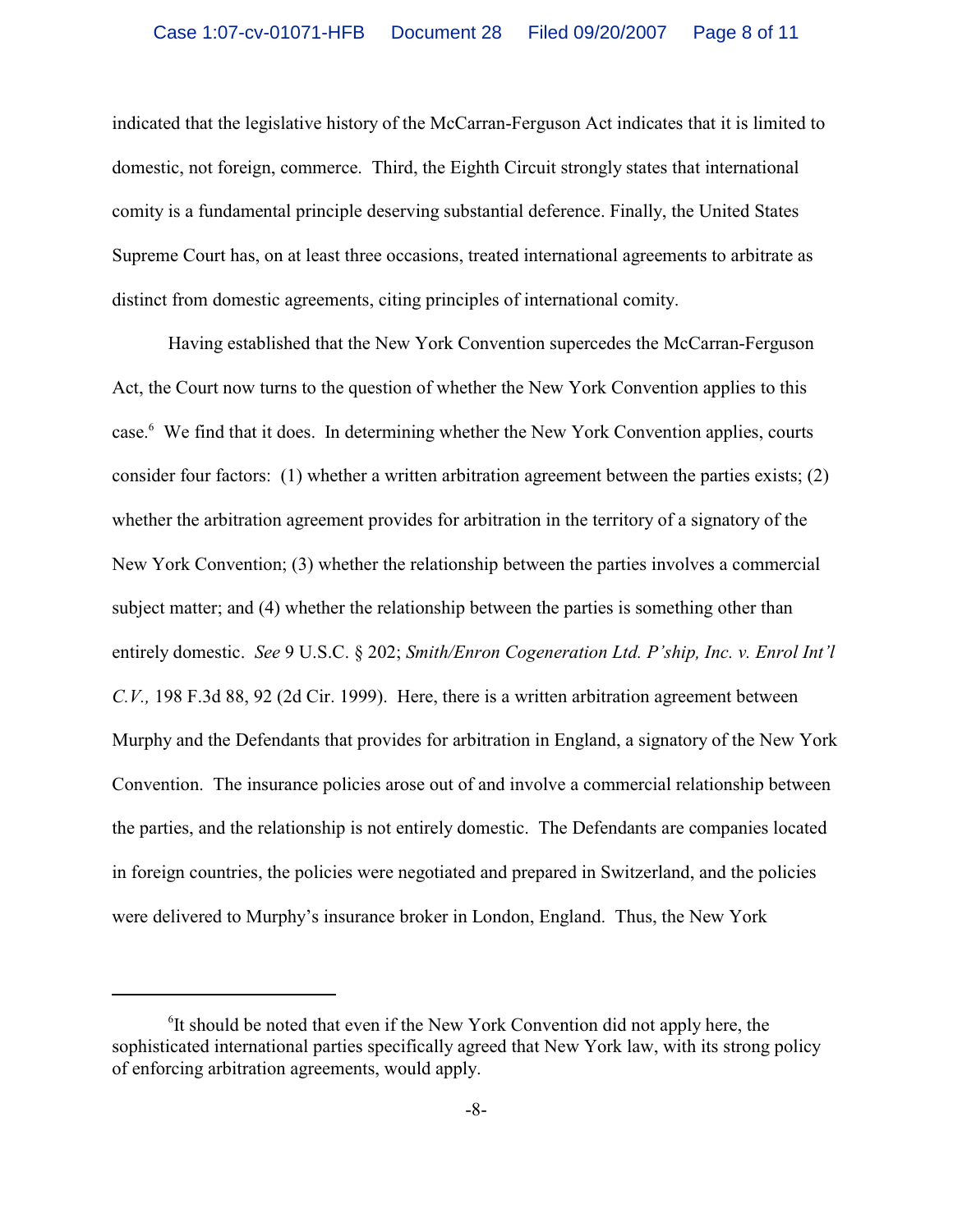Convention, which directs the Court to enforce arbitration agreements between international merchants, applies to the parties' dispute in this case.

Looking again at the first *Dataphase* factor, which is the irreparable harm to Murphy, Murphy cannot show that it will be without an adequate remedy at law to decide its claims against the Defendants. Murphy claims that if the Defendants obtained an anti-suit injunction, it would be without a forum to assert the protection of the Arkansas law that renders the arbitration clause unenforceable. However, Arkansas law does not apply here, so Murphy's ability to assert the protection of an Arkansas law is not relevant. Denial of the Motion for Preliminary Injunction does not leave Murphy without an adequate forum in which to litigate its claims against Defendants. Murphy will be allowed to pursue its claims through arbitration in England. Murphy does not assert that it would suffer any other irreparable harm if the Court does not issue the preliminary injunction. The failure to show irreparable harm is, by itself, a sufficient ground upon which to deny a preliminary injunction. *Gelco Corp. v. Coniston Partners,* 811 F.2d 414, 418 (8th Cir. 1987).

Turning now to the second *Dataphase* factor, the Court examines the state of the balance between the irreparable harm to the movant and the injury that granting the injunction will inflict on other parties. If the arbitration clause is enforced, Murphy will have to participate in an arbitration where each of the parties chooses one arbitrator and the two arbitrators then choose a neutral chairman. If Murphy is allowed to proceed with its action here, multiple foreign companies will be forced to litigate the same issues in the United States and England. The potential injury to the Defendants caused by forcing them to litigate the same issues in more than

-9-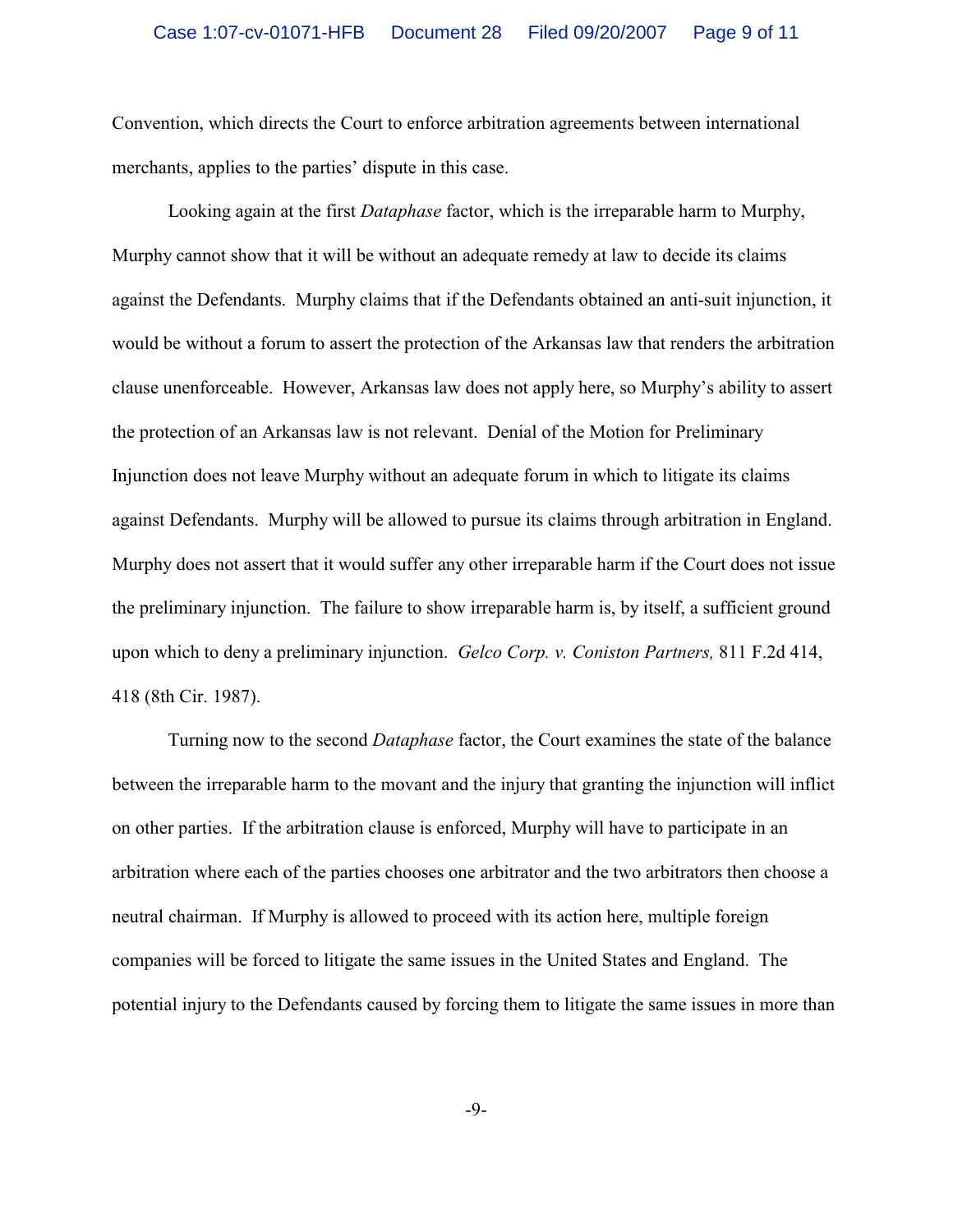one forum, outweighs the potential harm to Murphy, especially given the Court's finding that Murphy will suffer little or no irreparable harm if it was forced arbitrate its claims.

The third *Dataphase* factor considers Murphy's likelihood of success on the merits. As discussed earlier, the New York Convention applies to international arbitrations, such as this one, even where state laws purport to forbid arbitration. Thus, even if Murphy was likely to succeed on its contract claims, Murphy is unable to show that it will likely be able to go forward with its claims in this Court, given that the excessive insurance policies state that arbitration will be the exclusive means of litigating disputes arising therefrom.

The Court now examines the final *Dataphase* factor, which is the public interest. Murphy claims that it is in the public interest to allow it the opportunity to further the public policy expressed in Arkansas law. However, as discussed earlier, Arkansas law does not apply here. What Murphy is asking for is closely analogous to a request for an anti-suit injunction. In cases involving a request for an anti-suit injunction, the Eighth Circuit considers the recognition of international comity as a fundamental principle deserving substantial deference. *Goss* 491 F.3d at 360. "[W]orld economic interdependence has highlighted the importance of comity, as international commerce depends to a large extent on the ability of merchants to predict the likely consequences of their conduct in overseas markets." *Id*. (citing *Quaak v. Klynveld Peat Marwick Goerdeler Bedrijfsrevisoren*, 361 F.3d 11, 18 (1st Cir. 2004)). As discussed earlier in this opinion, the interests of the United States and the public interests here include principles of international comity. In balancing the interests here, we find that any private interest that Murphy has in litigating its claims in an Arkansas forum applying Arkansas law is outweighed by the interests of the United States and the principles of international comity.